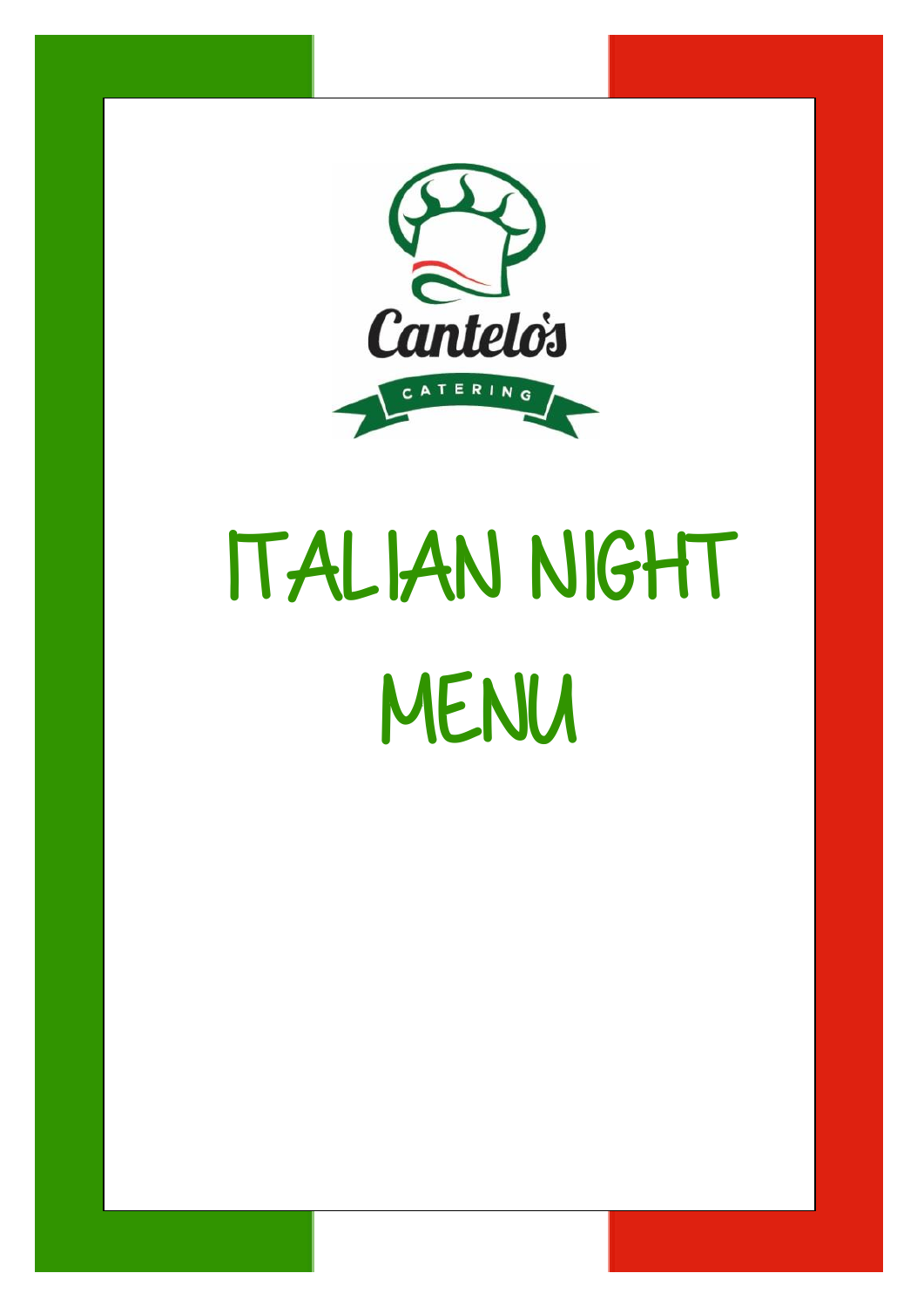## To begin with...

| Antipasti Misto-Mixed Italian deli plate                                          | £7.00 |
|-----------------------------------------------------------------------------------|-------|
| Prawn Cocktail-Prawns in a Marie-Rose sauce on a bed of lettuce                   | £5.00 |
| <b>Bresaola</b> - Slices of air-dried beef with rocket and parmesan shavings      | £5.50 |
| <b>Insalata Tricolore-</b> Tomato, avocado and mozzarella salad                   | £4.50 |
| Bruschetta -<br>Topped with herby tomato, creamy mushroom<br>and garlic bean pate | £5.00 |
| Minestrone - Traditional Italian soup                                             |       |

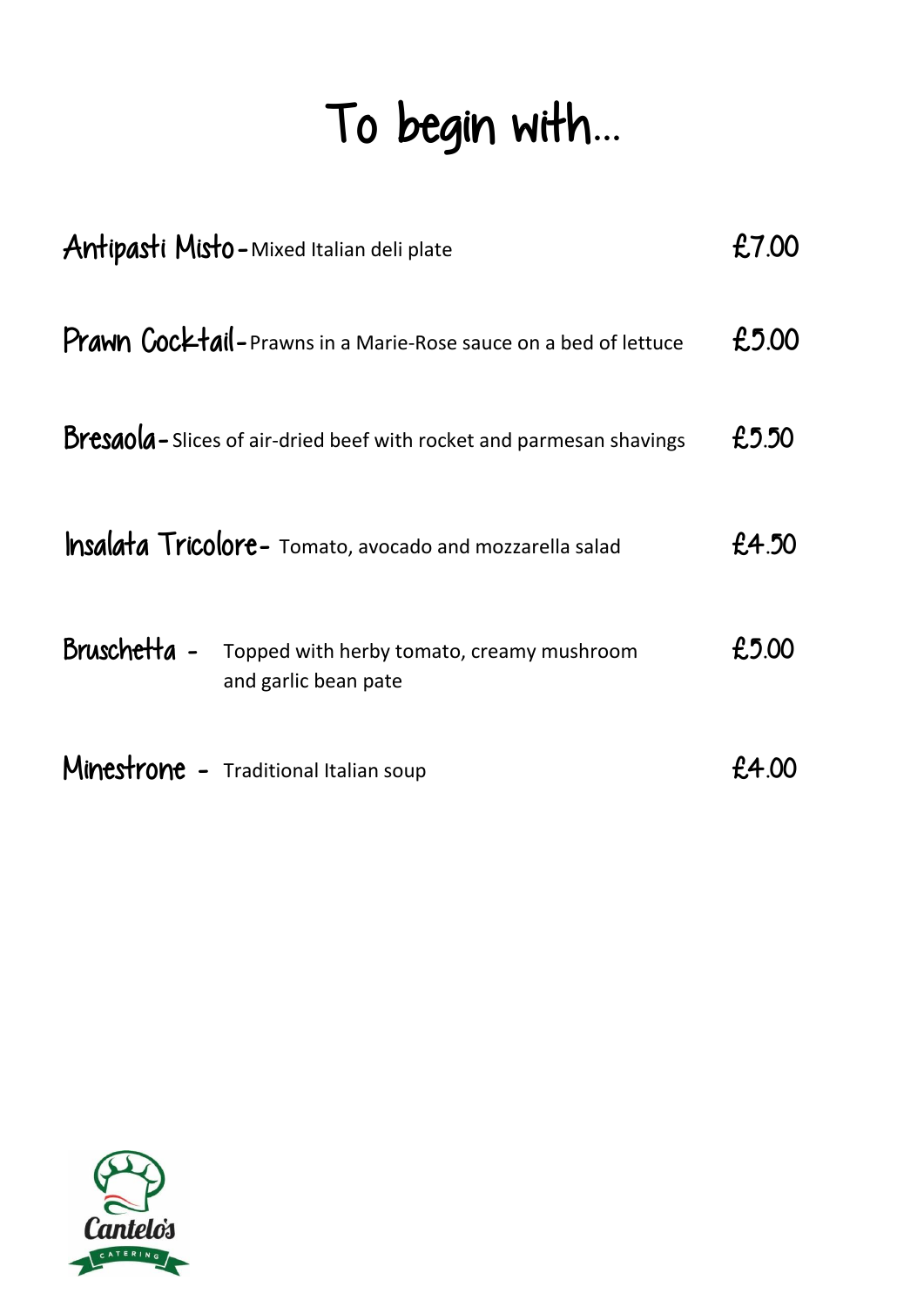## Then to follow...

| Pork Milanese                                                                                             | £12.50 |
|-----------------------------------------------------------------------------------------------------------|--------|
| Breaded, fried Pork Escalope served with linguine and tomato sauce                                        |        |
| Pollo alla Parma<br>Chicken breast stuffed with sun-dried tomatoes and mozzarella, wrapped in Parma ham * | £13.00 |
| Sirloin Boscaiola<br>80z Rawlings sirloin steak with a red wine and mushroom sauce *                      | £17.00 |
| Scampi Livornese<br>Scampi with a tomato, brandy and cream sauce served with rice                         | £15.50 |
| Linguini ai funghi porcini<br>Pasta with a creamy porcini mushroom sauce                                  | £11.00 |

\* Served with a vegetable medley and sautéed potatoes